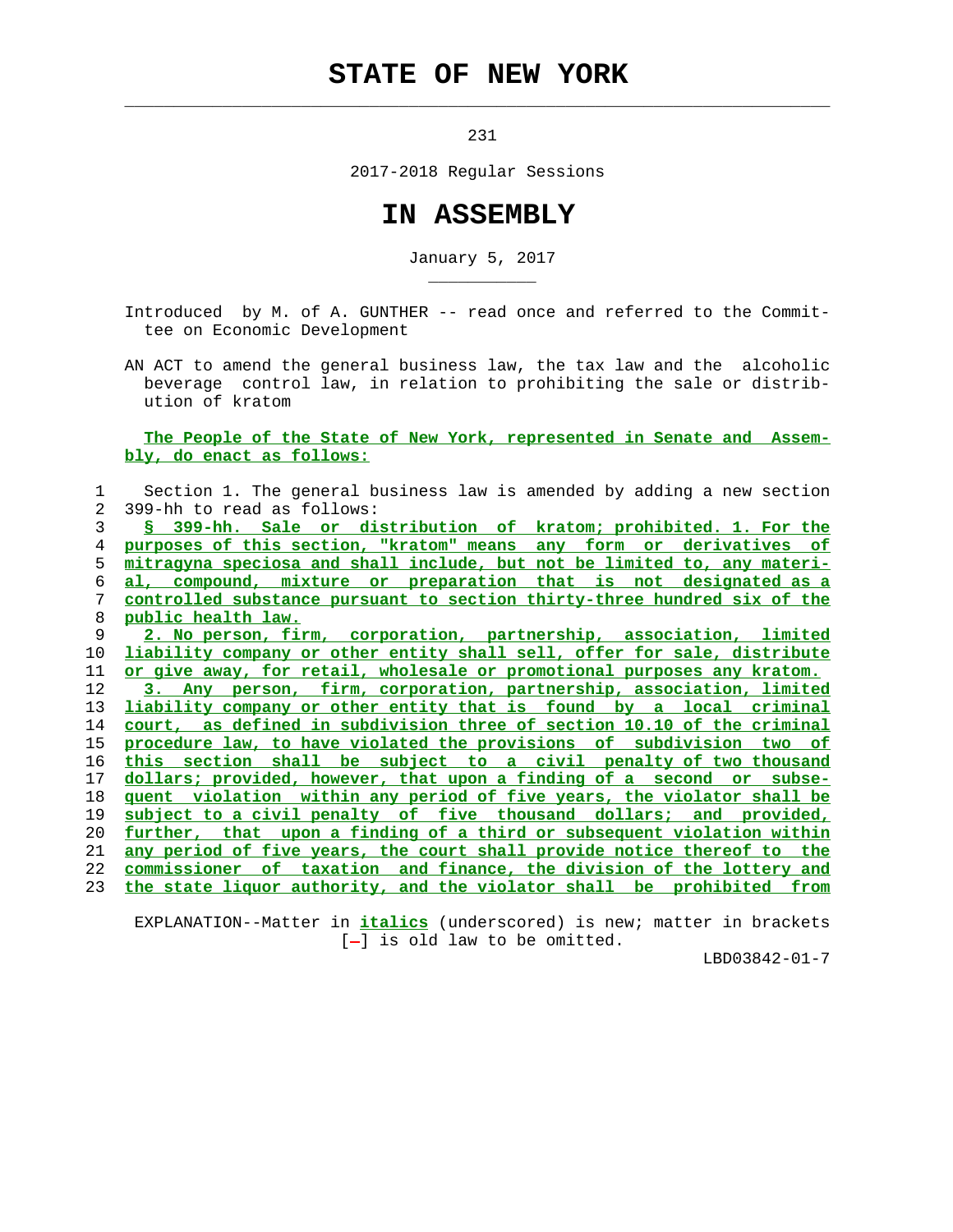A. 231 2

 1 **selling cigarettes and tobacco products, lottery tickets, and alcoholic** 2 **beverages for a period of five years.** 3 § 2. Paragraphs (e) and (f) of subdivision 2 of section 480 of the tax 4 law, as amended by chapter 744 of the laws of 1990, are amended and a 5 new paragraph (g) is added to read as follows: 6 (e) Any controlling person of such applicant has committed any of the 7 acts specified in subdivision three of this section within the preceding 8 five years, [**o<del>r</del>]**<br>9 (f) Such app 9 (f) Such applicant or any controlling person has been finally deter- 10 mined to have violated any of the provisions of this article or article 11 twenty-A of this chapter, or any rule or regulation adopted pursuant to 12 this article or article twenty-A of this chapter[**.**]**, or** 13 **(g) Such applicant or any controlling person has been determined to** 14 **have violated subdivision two of section three hundred ninety-nine-hh of** 15 **the general business law three or more times during a period of five** 16 **years, in which case the violator shall be denied a license for a period** 17 **of five years after the last such violation.** 18 § 3. Subparagraphs (iii) and (iv) of paragraph (b) of subdivision 3 of 19 section 480 of the tax law, subparagraph (iii) as added by chapter 860 20 of the laws of 1987 and subparagraph (iv) as amended by chapter 61 of 21 the laws of 1989, are amended and a new subparagraph (v) is added to 22 read as follows: 23 (iii) Has impersonated any person represented to be a wholesale dealer 24 under this article but not in fact licensed under this section, [**or**] 25 (iv) Has knowingly aided and abetted the sale of cigarettes or tobacco 26 products by a person which such licensee or controlling person knows (A) 27 has not been licensed by the commissioner of taxation and finance and 28 (B) is a wholesale dealer pursuant to the terms of subdivision eight of 29 section four hundred seventy of this chapter[**.**]**, or** 30 **(v) Has been determined to have violated subdivision two of section** 31 **three hundred ninety-nine-hh of the general business law three or more** 32 **times during a period of five years, in which case the violator's** 33 **license shall be cancelled or suspended for a period of five years.** 34 § 4. Subdivision a of section 1605 of the tax law, as amended by chap- 35 ter 217 of the laws of 2011, is amended to read as follows: 36 a. The division may license as agents to sell lottery tickets such 37 persons as in its opinion will best serve public convenience, except 38 that no license shall be issued to any person to engage in business 39 exclusively as a lottery sales agent**; and provided, further, that no** 40 **license shall be issued to any person who has been determined to have** 41 **violated subdivision two of section three hundred ninety-nine-hh of the** 42 **general business law three or more times during a period of five years,** 43 **in which case the violator shall be denied a license for a period of** 44 **five years after the last such violation**. The division may license such 45 persons as in its opinion are suitable to participate in video lottery 46 gaming pursuant to section sixteen hundred seventeen-a of this article. 47 § 5. Section 1607 of the tax law is amended by adding a new subdivi- 48 sion i to read as follows: 49 **i. Three or more violations of subdivision two of section three** 50 **hundred ninety-nine-hh of the general business law within any period of** 51 **five years, in which case, the division shall suspend the violator's** 52 **license for a period of five years.** 53 § 6. Section 105 of the alcoholic beverage control law is amended by 54 adding a new subdivision 4 to read as follows: 55 **4. No person shall receive a license to engage in the retail sale of** 56 **alcoholic beverages for off-premises consumption, who has been deter-**